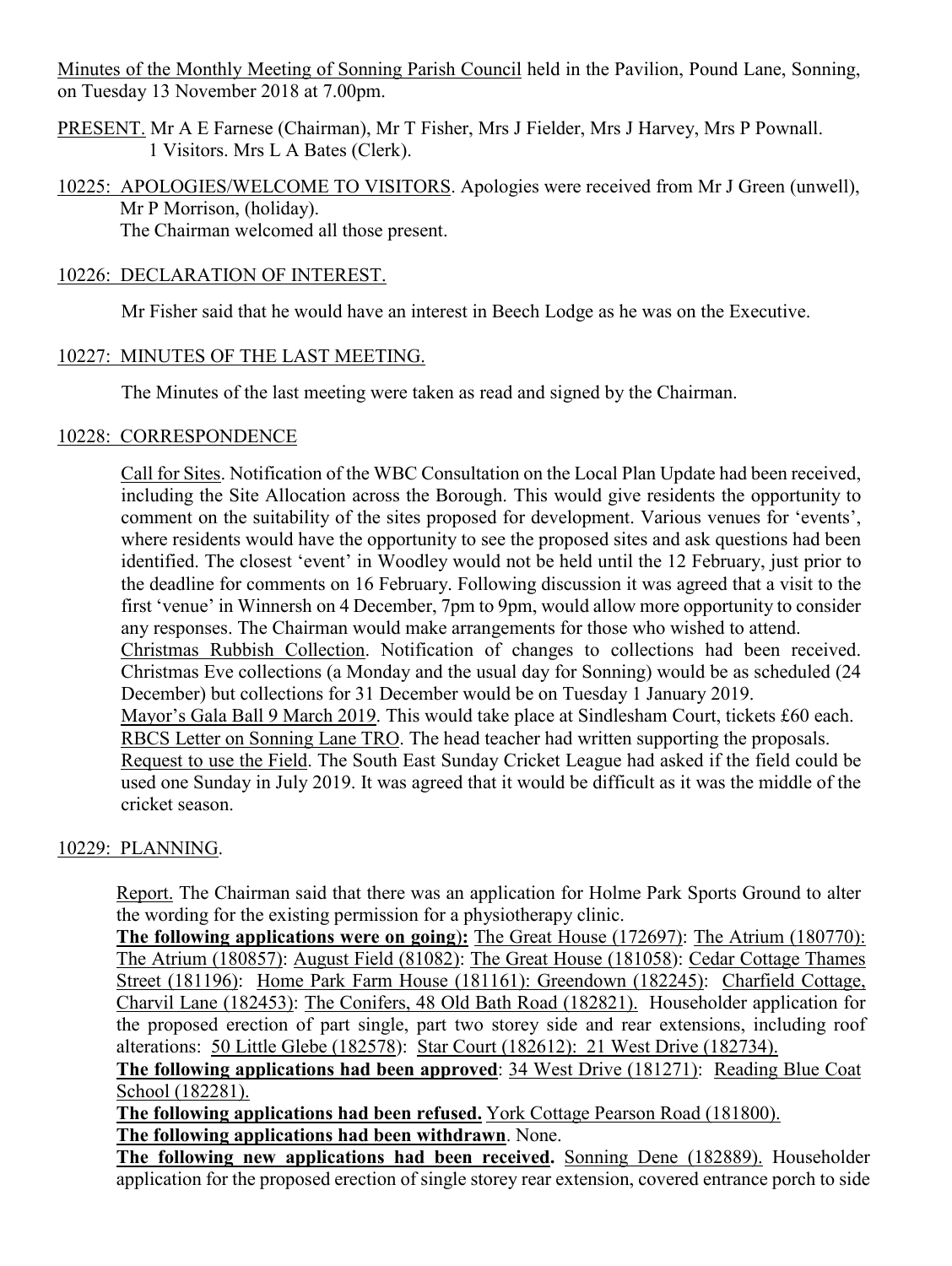## 10229: PLANNING (Cont'd).

elevation, single storey detached annexe building to the side/rear with garage, replacement of existing high wall at front with high timber fence and access gates, continuation of the existing brick wall that forms the boundary treatment with the highway at the Eastern end of the site at a low level in place of the existing picket fence, internal/external alterations and changes to fenestration. Holme Park Sports Ground, Pavilion, Sonning Lane (182856). Application to vary conditions 2 & 14 of planning consent 153301 dated 28/04/2016 for sports and physiotherapy clinic building. Condition 2 relates to substituted and additional drawings and condition 4 to be reworded as: The premises shall be used for medical consultation and treatment (including sports and physiotherapy) and for no other purposes, including any other purpose in Class D1 of the schedule to the Town and Country Planning (Use Classes) Order 1987 (as amended) or in any provision equivalent to that Class in any statutory revoking and re-enacting that Order (with or without modification.

# 10230: QUESTIONS FOR BOROUGH COUNCILLOR

In the absence of Cllr Haines there were no questions.

## 10231: PARISHIONER QUESTIONS.

There were no questions.

### 10232: FINANCE.

a) Payment of Accounts Nov. Mr Fisher proposed making the following payments, Mrs Pownall seconded and these were approved unanimously.

| Date     | Cha | Name          | <b>Service item</b> | Gross   | <b>VAT</b> | Net     | Committee          | Sub-committee    |
|----------|-----|---------------|---------------------|---------|------------|---------|--------------------|------------------|
| 01/10/18 | 534 | Sonning Land  | Cut Allot. Hedge    | 110.00  | 0.00       | 110.00  | <b>ENVIRONMENT</b> | Allot Hedge      |
| 01/10/18 | 536 | PK Littleiohn | Ann Audit           | 360.00  | 60.00      | 300.00  | <b>ADMIN</b>       | Admin Audit      |
| 01/10/18 | 537 | Henley Land   | Main Mowing         | 252.50  | 0.00       | 252.50  | <b>RECREATION</b>  | Main Mowing      |
| 01/10/18 | 538 | L A Bates     | Honorarium less tax | 2386.50 | 0.00       | 2386.50 | <b>CLERK</b>       | Hon. less tax    |
| 01/10/18 | 538 | L A Bates     | Tel.                | 40.00   | 0.00       | 40.00   | <b>CLERK</b>       | Print, post tel. |
| 01/10/18 | 539 | Inland Rev.   | Tax                 | 163.50  | 0.00       | 163.50  | <b>CLERK</b>       | Tax              |
| 01/10/18 | 539 | Inland Rev.   | <b>NIC</b>          | 102.00  | 0.00       | 102.00  | <b>CLERK</b>       | NIC              |
| 01/10/18 | 540 | E. Agency     | Wharf Licence       | 54.78   | 0.00       | 54.78   | <b>ENVIRONMENT</b> | Wharf Licence    |
|          |     |               |                     | 3469.28 | 60.00      | 3409.28 |                    |                  |

# **SPC PAYMENT OF ACCOUNTS NOV (1 TO 31 OCT) '18**

- b) Report. The Clerk had prepared a report which was noted.
- c) New Signatory. Barclays had confirmed that Mr Fisher was now a signatory.
- d) SSL Certificate. It had been suggested that this was something that SPC should be considering for the website at a cost of £49.00 per annum. Following discussion it was agreed that this should be obtained as it would give those visiting the site confidence that it was a safe site to visit and unlikely to be hiding dangerous viruses etc.

## 10233: HIGHWAYS

School Crossing Patrol. Mr Fisher said that he and Mrs Harvey had met to discuss the problems. They had agreed that the crossing was mostly used by parents, children and residents in the Glebe areas. A petition seemed to be the most likely way to get WBC's attention. Mrs Harvey would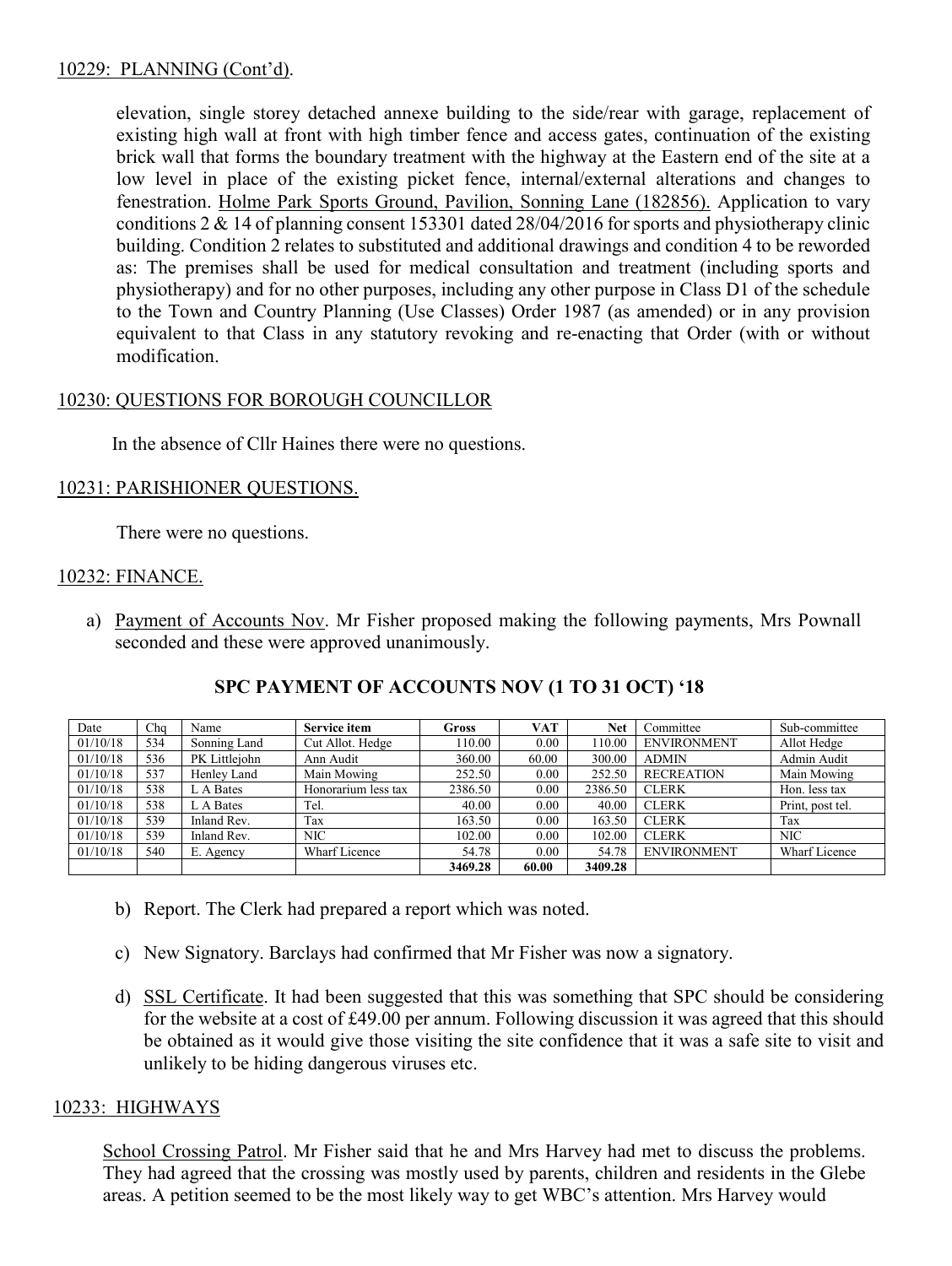# 10233: HIGHWAYS (Cont'd)

contact parents at the school and Mr Fisher would contact residents from the area. Additionally Mr Fisher had written to Sara Allman, Tim Allen and Matthew Gould for an update and would write again on a weekly basis. Mrs Harvey said that the speed and numbers of vehicles along Pound Lane should be part of the equation.

Speed Indicator. Mr Fisher had compared the results from the new SID, since had been installed in Pound Lane, with the old SID. Average speeds were slightly down by 1mph and the volume had gone down Charvil Lane had been closed. Results from the previous Friday showed a vehicle travelling at 60mph during the evening. The old SID had now been installed in Charvil Lane. Mr Fisher asked for views on its location (telegraph pole), because it was difficult to find a perfect position. The battery in the new SID had to be changed every 10 days.

Speed/Lorry Watch. Mr Fisher said that he and a gentleman from Woodley would work together on this but it wasn't easy to sync their availability with the availability of the equipment. Mr Fisher had attended the NAG meeting and asked about obtaining the information from the ANPR cameras. He would have to undertake training first but there was a long waiting list and it wasn't currently available. Mr Fisher had identified two overweight vehicles and contacted the owners but it was possible that they were delivering to Pool Court and not going over the Bridge.

Pound lane Survey. This was now with Sara Allman at WBC and he understood that WBC would deal with it when they had time.

TRO Sonning Lane. WBC were consulting on the proposals for double yellow lines in Sonning Lane. The Clerk would write to support the proposals, and ask for Conservation Area double yellow lines to be used, before the deadline of 16 November.

Mr Fisher said that the RBCS Head Teacher Jessie Ezra, had organised parking at Berkshire Sports and this had resulted in little or no parking on Sonning Lane and Mr Fisher agreed to white to thank him.. The situation could change as students obtained their driving licences but by then it was hoped that the TRO would come into force

## 10234: RECREATION AND ENVIRONMENT W.G.

- a) Safety Checks. Mrs Pownall said that the exercise machines had been checked.
- b) Pavilion Joint Meeting. Mrs Pownall said that there had been a very useful meeting. SCC had applied to Berkshire Cricket but the web site conflicted with what they were being told. The National Lottery was a good bet but one of the stipulations was for SCC to have a long lease. Tarmac would also consider and application. The cricket club were hoping to move forward and there would be another meeting the following day (14 November). The Chairman confirmed that he had spoken to WBC and would chase up as there had been no reply. There would be a Fire brigade Trust meeting on 14 December, when any request for funding should be made. Mrs Pownall would write to Mr Russell. The Tennis Club Chairman would be attending the fundraising meeting on 14 November.
- c) Seat by Skate Park. Mr Pownall had installed the seat and it was an improvement to the area.
- d) SCC Licence. Fields in Trust had said that a 7 year lease would be acceptable but they would need to check out the licence for anything longer. Following discussion it was greed that a 10 year lease would be offered to SCC as this would open up more funding opportunities.
- e) Beech Lodge Licence. A slightly redrafted Licence had been received. One or two changes were reviewed and the Chairman would check out the 'Rules' section and return to the Clerk for approval at the December meeting.
- f) Dogs on KGV Field. Mrs Pownall said that this had gone very quiet. Mrs Harvey said that the Police were only interested if a dog bit or attacked another animal and the offending dog owner had taken to parking next to the tennis club.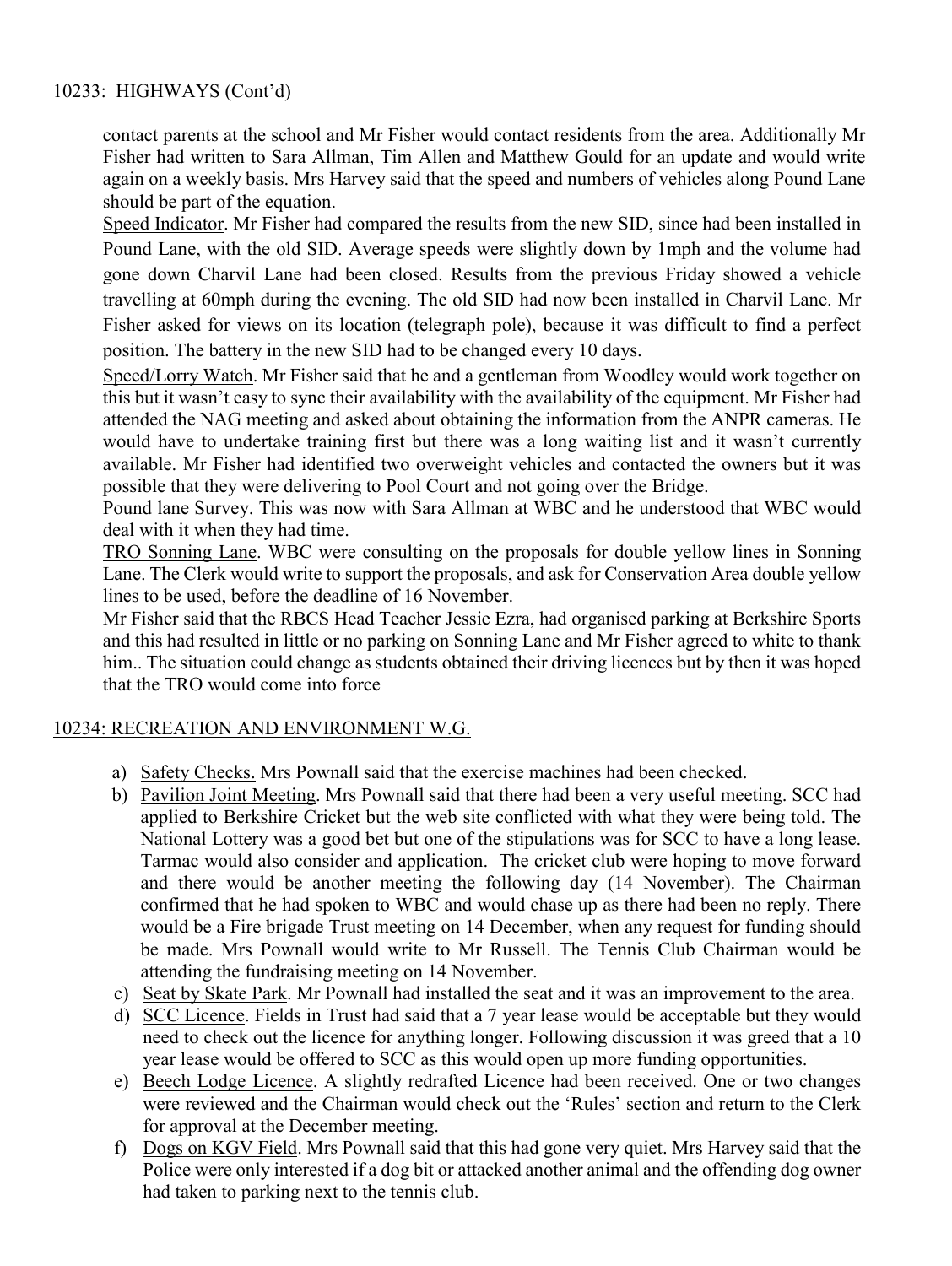## 10234: RECREATION AND ENVIRONMENT W.G. (Cont'd)

- g) Defibrillator Light. The Chairman proposed spending £166.26 on the light. Mrs Fielder seconded and this was unanimously approved.
- h) ROSPA Report. The Chairman hope to clean the play equipment with Mr Green in the near future.
- i) Recreation Path. The Clerk would try to arrange a meeting to discuss the root problems and a possible solution.
- j) Hedges. These had been done.

## 10235: TECHNICAL SERVICES.

Safety Checks. The Chairman had carried out the safety checks on the Wharf.

Lighting Upgrade. Mr Fisher said that there should be a reduction of 35% in the energy cost now the new lighting had been installed. Overhanging branches were still obstructing some lights and he would assess the problem. Mr Fisher said that Dave Halley (WBC) had said that the replacement light on Belisha beacon would be fitted in the next five days. WBC were still offering the lighting scheme and he would check to see if any other lights needed to be replaced. The Clerk would pit it on the December agenda for discussion.

Allotments. Mrs Fielder would be undertaking the allotment survey.

### 10236: WW1 TRIBUTE REVIEW.

Mrs Fielder said that the number of people attending the event had far exceeded expectations. As many as 250 had been present and the weather had remained dry. In the event the Chairman had arranged the beacon and the Vicar had sourced the bugler, the children reading during the service and for the Church bell to peal. The Vicar had also said that the school assembly had been very successful. The food and bar had been a great success and thanks were due to all those who had helped. Mrs Fielder had written to thank those who had provided the food and would put a piece in the Parish Magazine to thank all those who had helped make the evening such a success. The Chairman said that the success had been due to good advertising and well planned arrangements. The Chairman asked that the minutes record thanks to Mrs Fielder and all other helpers.

## 10237: POLICE AND SECURITY.

Mr Fisher said that the police had confirmed that they would only act if a dog attacked another dog. Mrs Fielder said that there had been an increase in offences in the area in the past few months. Two burglaries, two incidences of criminal damage, four thefts and two thefts from vehicles had been recorded. One burglar had gained access by forcing the garage lock another had smashed the front and rear door to a house but it was unclear if anything had been taken. The police had received a call about an aggressive domestic incident and in another incident a bottle had been thrown at a vehicle causing damage. A resident had reported that his MacBook worth £2,000 had gone missing on his flight and it had not been handed in to lost property. Another resident had reported that a mobile phone and bankcards had gone missing and in Thames Street a poppy collection box had been stolen, along with an iron and other items. A thief had gained access to a vehicle and had stolen a laptop and another thief had stolen a debit card from a vehicle. Mrs Fielder also said that she had a new volunteer litter picker in Charvil Lane.